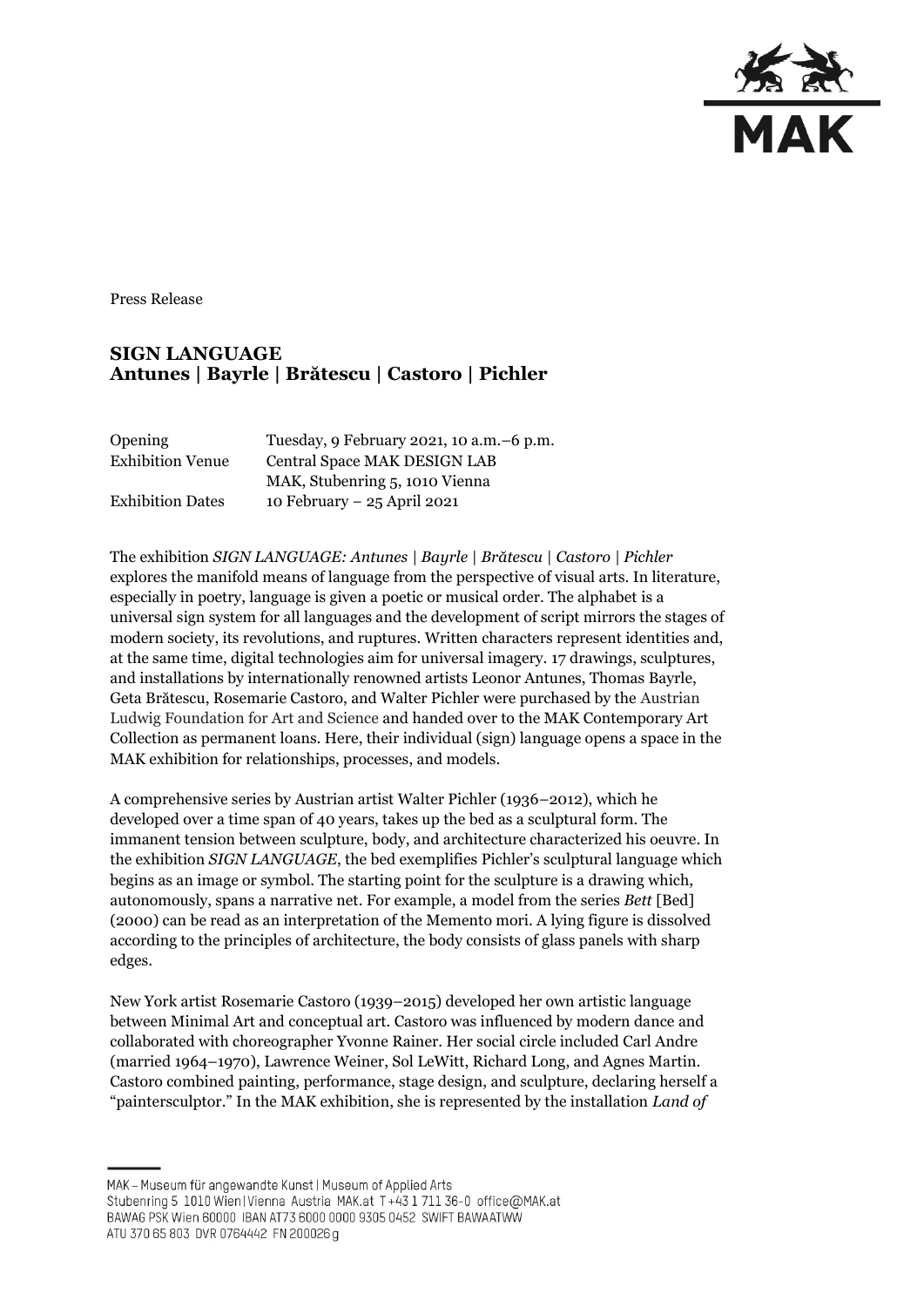

*Lads* (1975), which is composed of numerous elements. The "Land of Lads," as a counterpart to the female world, is built on permeable ground. Some ladders bend and stretch out like a row of young plants or trees. The artist playfully liberates herself and her generation from patriarchal patterns and creates a monument of fluid forms of gender.

Geta Brătescu (1926–2018), one of the most important protagonists of the Romanian art scene together with Ion Grigorescu and Ana Lupaș, can be seen with the installation *Didona* (2000). This work can be understood as a processual tactile drawing. Here, Brătescu interwove fragments and materials from other works. Black felt refers to the work *NO to Violence* from 1974. Mirror-like objects made of wood, aluminum, and velvet serve as symbolic tools in a ritual with feminist connotations. These objects are also displayed in the movie *The Studio* (1978), an action filmed by Grigorescu. Brătescu turned her studio into a stage for temporary installations. Besides her art making, she also worked as an illustrator and graphic designer for the culture magazine *Secolul 20*.

Portuguese artist Leonor Antunes (born 1972) portrays stories of the 20th century on art, architecture, and design in her sculptural works and installations. She examines questions of applied arts and artisanal production, traditional techniques, and the language of natural materials, such as wood, fabrics, leather, or metal. At the MAK, her two-part installation composed of the works *I stand like a mirror before you* (2015) and *discrepancies with F.K.* (2016), refers to a shop window designed by Friedrich Kiesler for the department store Saks Fifth Avenue in New York (1930). Antunes interprets the shop window as an experimental space. In the imaginary rhythm of artisanal materials, textures, and forms, she developed a model.

German illustrator, graphic artist, painter, and sculptor Thomas Bayrle (born 1937) investigates mechanisms of language, images, everyday objects, and creates ornaments of mass. In the exhibition *SIGN LANGUAGE*, he is represented by the sculpture *Objekt Singer* [Object Singer] (1999). The work made of cardboard with an integrated wooden display traces a network of highways, a synonym of political power. To Bayrle, the knot is a highway. The highway, which cuts through cities, landscapes, and continents, is the questionable—symbol of modern civil society, progress, economy, ideology, nation—a world-wide flagship for politics in democracies as well as dictatorships, like once Germany and Austria during National Socialism when "the Autobahn" was declared a project.

The works presented in *SIGN LANGUAGE* enrich and expand the MAK Contemporary Art Collection, which places emphasis on international contemporary pieces of art with a special focus on Austrian artists. The collection, which has been compiled since 1986, is characterized by the contextual displacement of applied art, design, and architecture and their reflection in visual arts.

Press photos are available for download at MAK.at/en/press.